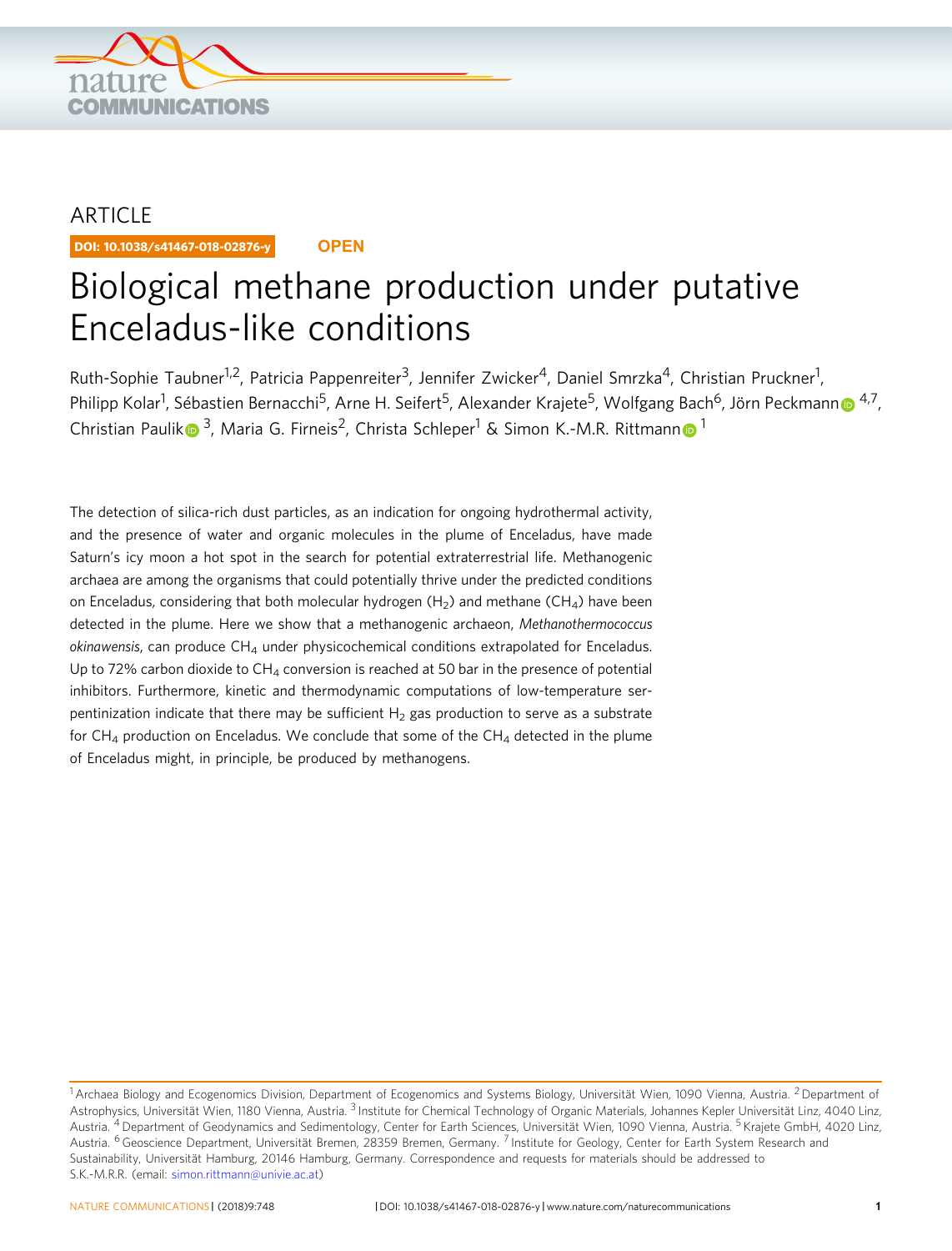aturn's icy moon Enceladus emits jets of mainly water  $(H<sub>2</sub>O)$  from its south-polar region<sup>[1](#page-9-0)</sup>. Besides H<sub>2</sub>O, the ion and neutral mass spectrometer (INMS) onboard NASA's Cassini probe detected methane  $(CH_4)$ , carbon dioxide  $(CO_2)$ , ammonia  $(NH_3)$ , molecular nitrogen  $(N_2)$ , and molecular hydrogen  $(H<sub>2</sub>)$  $(H<sub>2</sub>)$  $(H<sub>2</sub>)$  in the plume<sup>2</sup>. In addition, carbon monoxide (CO) and ethene  $(C_2H_4)$  were found among other substances with moderate ambiguity<sup>[3](#page-9-0)–[6](#page-9-0)</sup> (Table 1). At  $1608.3 \pm 4.5$  kg m<sup>[-31</sup>, Enceladus possesses a relatively high-bulk density for an icy moon, which leads to the assumption that a substantial part of its core consists of chondritic rocks<sup>[7](#page-9-0)</sup>. At the boundary between the liquid water layer and the rocky core, geochemical interactions are assumed to occur at low to moderate temperatures  $(<100 \degree C)^{2,7,8}$  $(<100 \degree C)^{2,7,8}$  $(<100 \degree C)^{2,7,8}$ . The most prominent potential source of H<sub>2</sub> in Enceladus' interior may be oxidation of native and ferrous iron in the course of serpentinization of olivine in the chondritic core. Olivine hydrolysis at low temperatures is a key process for sus-taining chemolithoautotrophic life on Earth<sup>[9](#page-9-0)</sup> and if  $H_2$  is produced in significant amounts on Enceladus, then it could also serve as a substrate for biological  $CH_4$  production. Considering that  $139 \pm 28 \times 10^9$  to  $160 \pm 43 \times 10^9$  kg carbon year<sup>-1</sup> of the CH4 found in the atmosphere of Earth is emitted from natural sources $10$ , including biological methanogenesis, the question was raised if CH4 detected in the plume of Enceladus could in principle also originate from biological activity $^{11}$ .

To date, methanogenic archaea are the only known microorganisms that are capable of performing biological  $CH_4$  pro-duction in the absence of oxygen<sup>[12,13](#page-9-0)</sup>. On Earth, methanogens are found in a wide range of pH  $(4.5-10.2)$ , temperatures  $( $0-122°$$ C), and pressures  $(0.005-759 \text{ bar})^{13}$  $(0.005-759 \text{ bar})^{13}$  $(0.005-759 \text{ bar})^{13}$  that overlap with conditions predicted in Enceladus' subsurface ocean, i.e., temperatures between 0 and above 90 °C<sup>[8](#page-9-0)</sup>, pressures of 40–100 bar<sup>8</sup>, a pH between [8](#page-9-0).5–10.5 $8$  and 10.8–13.5<sup>14</sup>, and a salinity in the range of our oceans. While autotrophic, hydrogenotrophic methanogens might metabolise some of the compounds found in Enceladus' plume, other compounds which were detected in the plume with different levels of ambiguity, such as formaldehyde  $(CH<sub>2</sub>O)$ , methanol (CH<sub>3</sub>OH), NH<sub>3</sub>, CO, and C<sub>2</sub>H<sub>4</sub> are known to inhibit growth of methanogens on Earth at certain concentrations<sup>[15](#page-9-0)–[17](#page-9-0)</sup>.

Here we show that methanogens can produce  $CH<sub>4</sub>$  under Enceladus-like conditions, and that the estimated  $H<sub>2</sub>$  production rates on this icy moon can potentially be high enough to support autotrophic, hydrogenotrophic methanogenic life.

# Results

Effect of gaseous inhibitors on methanogens. To investigate growth of methanogens under Enceladus-like conditions, three thermophilic and methanogenic strains, Methanothermococcus okinawensis  $(65 \degree C)^{18}$ , Methanothermobacter marburgensis (65 °C)<sup>19</sup>, and *Methanococcus villosus* (80 °C)<sup>20</sup>, all able to fix carbon and gain energy through the reduction of  $CO<sub>2</sub>$  with  $H<sub>2</sub>$  to form CH4, were investigated regarding growth and biological CH4 production under different headspace gas compositions (Table 2) on  $H_2/CO_2$ ,  $H_2/CO$ ,  $H_2$ , Mix 1 ( $H_2$ , CO<sub>2</sub>, CO, CH<sub>4</sub>, and N<sub>2</sub>) and Mix 2 ( $H_2$ , CO<sub>2</sub>, CO, CH<sub>4</sub>, N<sub>2</sub>, and C<sub>2</sub>H<sub>4</sub>). These methanogens were prioritised due to their ability to grow (1) in a temperature range characteristic for the vicinity of hydrothermal vents<sup>[21](#page-9-0)</sup>, (2) in a chemically defined medium<sup>[22](#page-9-0)</sup>, and (3) at low partial pressures of  $H_2^{23}$ . Also, in the case of *M. okinawensis*, the location of isolation was taken into consideration, since the organism was isolated from a deep-sea hydrothermal vent field at Iheya Ridge in the Okinawa Trough, Japan, at a depth of 972 m below sea level<sup>18</sup>, suggesting a tolerance toward high pressure.

| <b>Species<sup>a</sup></b> | <b>Volume mixing ratio</b>     |                      |                                       |                                    |                                  |                                     |  |
|----------------------------|--------------------------------|----------------------|---------------------------------------|------------------------------------|----------------------------------|-------------------------------------|--|
|                            | Waite et al. 2006 <sup>3</sup> | Waite et al. $20094$ | <b>Waite et al. 2011<sup>25</sup></b> | Perry<br>et al. 2015 <sup>26</sup> | Bouquet et al. 2015 <sup>5</sup> | Waite et al.<br>2017 <sup>b,2</sup> |  |
| H <sub>2</sub> O           | $90.7 - 91.5$                  | $90.0 + 1.0$         | $92.0 + 3.0$                          | >90                                | 87                               | 96-99                               |  |
| CO <sub>2</sub>            | $3.14 - 3.26$                  | $5.3 + 0.1$          | $0.8 \pm 0.3$                         | $0.6 + 0.2$                        | 0.52                             | $0.3 - 0.8$                         |  |
| CO.                        | $(3.29 - 4.27)$                | (4.4)                | <1.5                                  |                                    | ≤0.64                            |                                     |  |
| H <sub>2</sub>             |                                | (39)                 | $<$ 3.4 + 1.0                         | $1 - 5$                            | 11                               | $0.4 - 1.4$                         |  |
| CH <sub>2</sub> O          |                                | $0.31 + 0.01$        | $<$ 0.032                             |                                    |                                  |                                     |  |
| CH <sub>3</sub> OH         |                                | $0.015 + 0.006$      | $0.003 + 0.002$                       |                                    |                                  |                                     |  |
| $C_2H_4$                   |                                | < 1.2                |                                       |                                    |                                  |                                     |  |
| $H_{2}S$                   |                                | $0.0021 \pm 0.0010$  | $0.003 \pm 0.001$                     |                                    | $0.0021 \pm 0.0010$              |                                     |  |
| NH <sub>3</sub>            |                                | $0.82 \pm 0.02$      | $0.8 \pm 0.03$                        | $0.9 + 0.04$                       | 0.61                             | $0.4 - 1.3$                         |  |
| N <sub>2</sub>             | $(3.29 - 4.27)$                | < 1.1                |                                       |                                    | ≤0.61                            |                                     |  |
| <b>HCN</b>                 |                                | < 0.74               | $0.7 \pm 0.3$                         |                                    | ≤0.12                            |                                     |  |
| CH <sub>4</sub>            | $1.63 - 1.68$                  | $0.91 \pm 0.05$      | $0.21 \pm 0.09$                       | $0.2 + 0.1$                        | 0.19                             | $0.1 - 0.3$                         |  |

<sup>a</sup> Values used in this study are marked in bold<br><sup>b</sup> These recent observations based on the data of flyby E21 lead to the assumption that H<sub>2</sub>O is even more prominent, whereas the concentrations for the other major species only slightly. The other components were categorised as minor species with moderate ambiguity (e.g., CO, N<sub>2</sub>, C<sub>2</sub>H<sub>4</sub>, or CH<sub>2</sub>O) or as potential species with high ambiguity (e.g., H<sub>2</sub>S or CH<sub>3</sub>OH)<sup>6</sup>

| Table 2 Composition of the different test gases for the low-pressure experiments |               |                |               |                |               |                   |  |
|----------------------------------------------------------------------------------|---------------|----------------|---------------|----------------|---------------|-------------------|--|
|                                                                                  | $H2$ (Vol.-%) | $CO2$ (Vol.-%) | $CO (Vol.-%)$ | $CHA$ (Vol.-%) | $N2$ (Vol.-%) | $C_2H_a$ (Vol.-%) |  |
|                                                                                  | 80.097        | 19.903         |               |                |               |                   |  |
| $H_2$ /CO <sub>2</sub><br>$H_2$ /CO                                              | 80.290        |                | 19.710        |                |               |                   |  |
| H <sub>2</sub>                                                                   | 99.999        |                |               |                |               |                   |  |
| Mix 1                                                                            | 22.900        | 19.490         | 27.790        | 14.430         | 15.390        |                   |  |
| Mix 2                                                                            | 22.430        | 19.210         | 28.151        | 14.510         | 12.410        | 3.289             |  |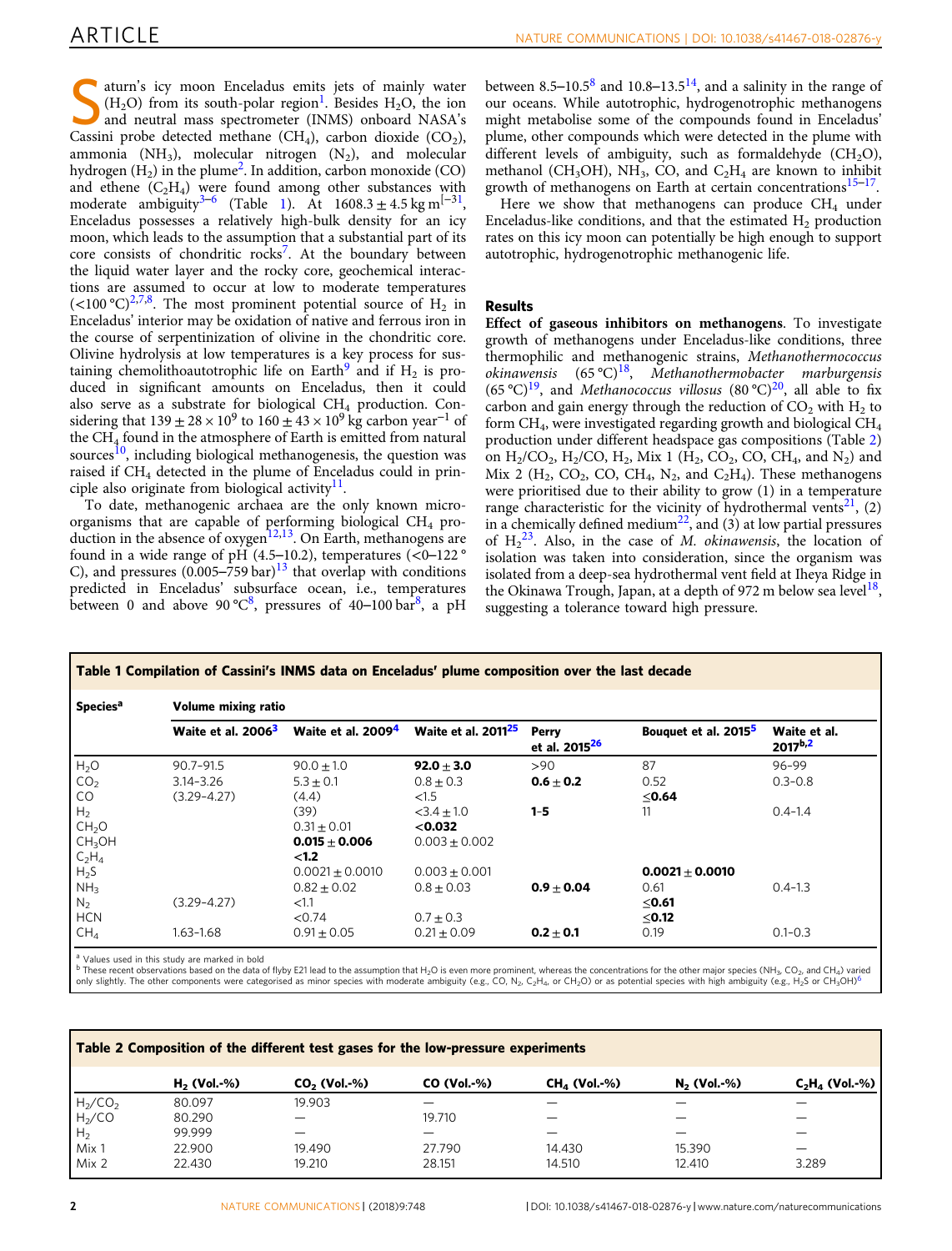<span id="page-2-0"></span>While M. okinawensis, M. marburgensis, and M. villosus all showed growth on  $H<sub>2</sub>/CO<sub>2</sub>$  to similar optical densities, no growth of *M. marburgensis* could be observed when  $C_2H_4$  (Mix 2) was supplied in the headspace (Fig. 1). Growth of both *M. villosus* and M. okinawensis was observed even when CO and  $C_2H_4$  were both present in the headspace gas. However, while M. villosus showed prolonged lag phases and irregular growth under certain conditions, M. okinawensis grew stably and reproducibly on the different gas mixtures without extended lag phases (Fig. 1).

As expected, the final optical densities did not reach those of the experiments with  $H<sub>2</sub>/CO<sub>2</sub>$ , likely because in Mix 1 and Mix 2 lower absolute amounts of convertible gaseous substrate  $(H<sub>2</sub>/CO<sub>2</sub>)$  were available compared to the growth under pure  $H<sub>2</sub>/CO<sub>2</sub>$ . Consequently, growth kinetics showed a different, gaslimited linear inclination in the closed batch setup when using Mix 1 and Mix  $2^{22,24}$  $2^{22,24}$  $2^{22,24}$ . Due to its reproducible growth, M. okinawensis was chosen for more extensive studies on biological CH4 production under putative Enceladus-like conditions.



Fig. 1 Influence of the different headspace gas compositions on growth of M. marburgensis, M. villosus, and M. okinawensis. The error bars show standard deviations calculated from triplicates. OD curves of a, d, g, j, m M. marburgensis, b, e, h, k, n M. villosus and c, f, i, l, o M. marburgensis for a-c H<sub>2</sub>/CO<sub>2</sub>, d-f  $H_2$ /CO, g-i H<sub>2</sub>, j-I Mix 1, and m-o Mix 2. Growth of M. marburgensis was inhibited by the presence of C<sub>2</sub>H<sub>4</sub> (see Table 2 for detailed gas composition). Only M. marburgensis seemed to be able to use sodium hydrogen carbonate (supplied in the medium) as C-source in case of a lack of CO<sub>2</sub> (H<sub>2</sub> or H<sub>2</sub>/CO as sole gas in the headspace). Both, M. villosus and M. okinawensis showed growth when Mix 1 and Mix 2 were applied to the serum bottle headspace; however, M. villosus exhibited extended lag phases. The dips in the graphs **b**, c were caused by substrate limitation due to depletion of serum bottle headspace of H<sub>2</sub>/  $CO<sub>2</sub>$  at high-optical cell densities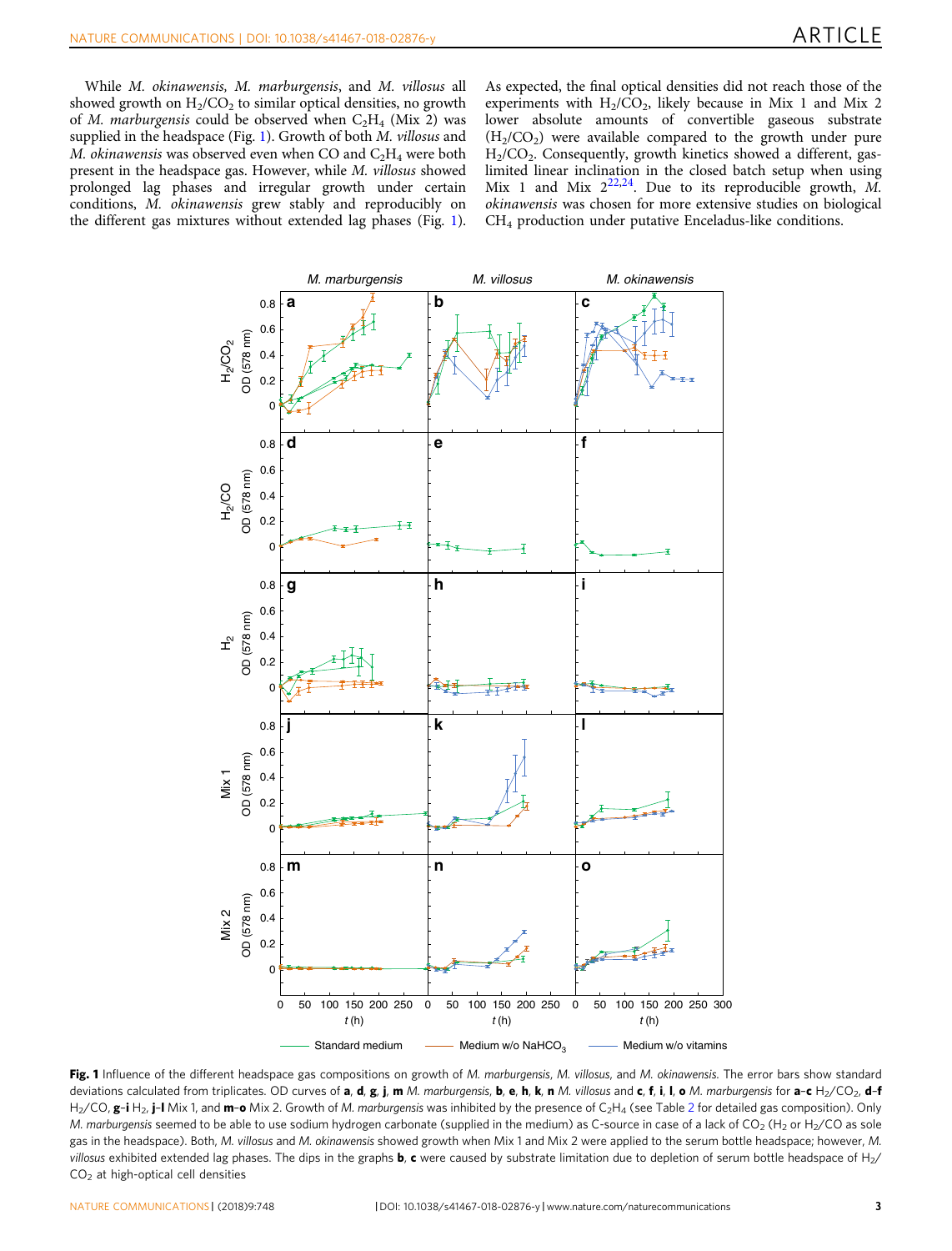<span id="page-3-0"></span>

Fig. 2 Schematic of the experimental setting and DoE raw data growth curves showing OD measurements. The DoE is based on a central composite design (figure in the upper left corner).  $NH_4C$ l, CH<sub>2</sub>O, and CH<sub>3</sub>OH were used as factors during the experiment and systematically varied in a multivariate design space (see Supplementary Table 1 for the concrete values). Each of the factors setting was examined in triplicates. The centre point (O) was examined in quintuplicates. The colours of the dots and the letters of the figure in the upper left corner correspond to the growth curves. The line labelled ZC represents the optical density of a corresponding zero control experiment, which was done with the same medium as the experiments labelled with O (central point), but without inoculum. The different colours represent different performances. For better readability, the error bars in this diagram were excluded, which were in a standard deviation range between 0.0009 and 0.1544. According to statistical selection criteria three experiments (one experiment F and two experiments O) were excluded from ANOVA analysis (Supplementary Table 2)

| <b>Gas phase</b>                                              | $P_{H2}$ (bar) <sup>a</sup> | $P_{CO2}$ (bar) <sup>a</sup> | Concentration ( $H_2$ , mol $L^{-1}$ ) | Concentration ( $CO2$ , mol L <sup>-1</sup> ) |
|---------------------------------------------------------------|-----------------------------|------------------------------|----------------------------------------|-----------------------------------------------|
|                                                               |                             |                              |                                        |                                               |
| 120 mL bottles (2 bar)                                        |                             |                              |                                        |                                               |
| $H2/CO2a$                                                     | 2.40                        | 0.60                         | $1.52 \times 10^{-3}$                  | $7.73 \times 10^{-3}$                         |
| $H_2$ /CO <sup>a</sup>                                        | 2.41                        |                              | $1.52 \times 10^{-3}$                  |                                               |
| $H_2^a$                                                       | 3.00                        |                              | $1.89 \times 10^{-3}$                  |                                               |
| Mix $1^a$                                                     | 0.69                        | 0.58                         | $4.34 \times 10^{-4}$                  | $7.57 \times 10^{-3}$                         |
| Mix $2^a$                                                     | 0.67                        | 0.58                         | $4.25 \times 10^{-4}$                  | $7.46 \times 10^{-3}$                         |
| 0.7 L reactor pressure tests                                  |                             |                              |                                        |                                               |
| $H_2$ /CO <sub>2</sub> <sup>b</sup> (~10 bar)                 | 8.00                        | 2.00                         | $5.05 \times 10^{-3}$                  | $2.59 \times 10^{-2}$                         |
| $H_2$ /CO <sub>2</sub> <sup>b</sup> (~20 bar)                 | 16.00                       | 4.00                         | $1.01 \times 10^{-2}$                  | $5.18 \times 10^{-2}$                         |
| $H_2/CO_2^b$ (~50 bar)                                        | 40.00                       | 10.00                        | $2.53 \times 10^{-2}$                  | $1.29 \times 10^{-1}$                         |
| $H_2$ /CO <sub>2</sub> /N <sub>2</sub> <sup>c</sup> (~20 bar) | 8.00                        | 2.00                         | $5.05 \times 10^{-3}$                  | $2.59 \times 10^{-2}$                         |
| $H_2$ /CO <sub>2</sub> /N <sub>2</sub> <sup>c</sup> (~90 bar) | 36.00                       | 9.00                         | $2.27 \times 10^{-2}$                  | $1.17 \times 10^{-1}$                         |
| 2.0 L reactor pressure and inhibitor tests I                  |                             |                              |                                        |                                               |
| Mix <sup>d</sup> $(-10 \text{ bar})$                          | 5.60                        | 0.70                         | $3.53 \times 10^{-3}$                  | $9.07 \times 10^{-3}$                         |
| Mix <sup>d</sup> (~25 bar)                                    | 10.40                       | 1.20                         | $6.57 \times 10^{-3}$                  | $1.55 \times 10^{-2}$                         |
| $H_2$ /CO <sub>2</sub> <sup>b</sup> (~20 bar)                 | 16.30                       | 4.00                         | $1.03 \times 10^{-2}$                  | $5.18 \times 10^{-2}$                         |
| Mix <sup>d</sup> (~50 bar)                                    | 27.50                       | 3.10                         | $1.74 \times 10^{-2}$                  | $4.01 \times 10^{-2}$                         |
| 2.0 L reactor pressure and inhibitor tests II                 |                             |                              |                                        |                                               |
| $Mixd$ (~10 bar)                                              | 5.90                        | 0.70                         | $3.72 \times 10^{-3}$                  | $9.06 \times 10^{-3}$                         |
| Mix <sup>d</sup> (~25 bar)                                    | 11.00                       | 1.20                         | $6.94 \times 10^{-3}$                  | $1.55 \times 10^{-2}$                         |
| $H_2$ /CO <sub>2</sub> <sup>b</sup> (~20 bar)                 | 16.30                       | 4.00                         | $1.03 \times 10^{-2}$                  | $5.18 \times 10^{-2}$                         |
| Mix <sup>d</sup> (~50 bar)                                    | 27.70                       | 3.30                         | $1.75 \times 10^{-2}$                  | $4.27 \times 10^{-2}$                         |
| Cassini <sup>e</sup>                                          |                             |                              |                                        |                                               |
| 1bar                                                          | 0.50                        | 0.10                         | $3.18 \times 10^{-4}$                  | $1.31 \times 10^{-3}$                         |
| 50 bar                                                        | 25.21                       | 5.04                         | $1.59 \times 10^{-2}$                  | $6.53 \times 10^{-2}$                         |
|                                                               |                             |                              |                                        |                                               |

Detailed composition of the gases can be found in Table 4<br>For the Cassini estimations, a hydrostatic pressure assumed to prevail in the Enceladus' ocean (50 bar) was applied. H<sub>2</sub> and CO<sub>2</sub> mixing ratio was taken from Tabl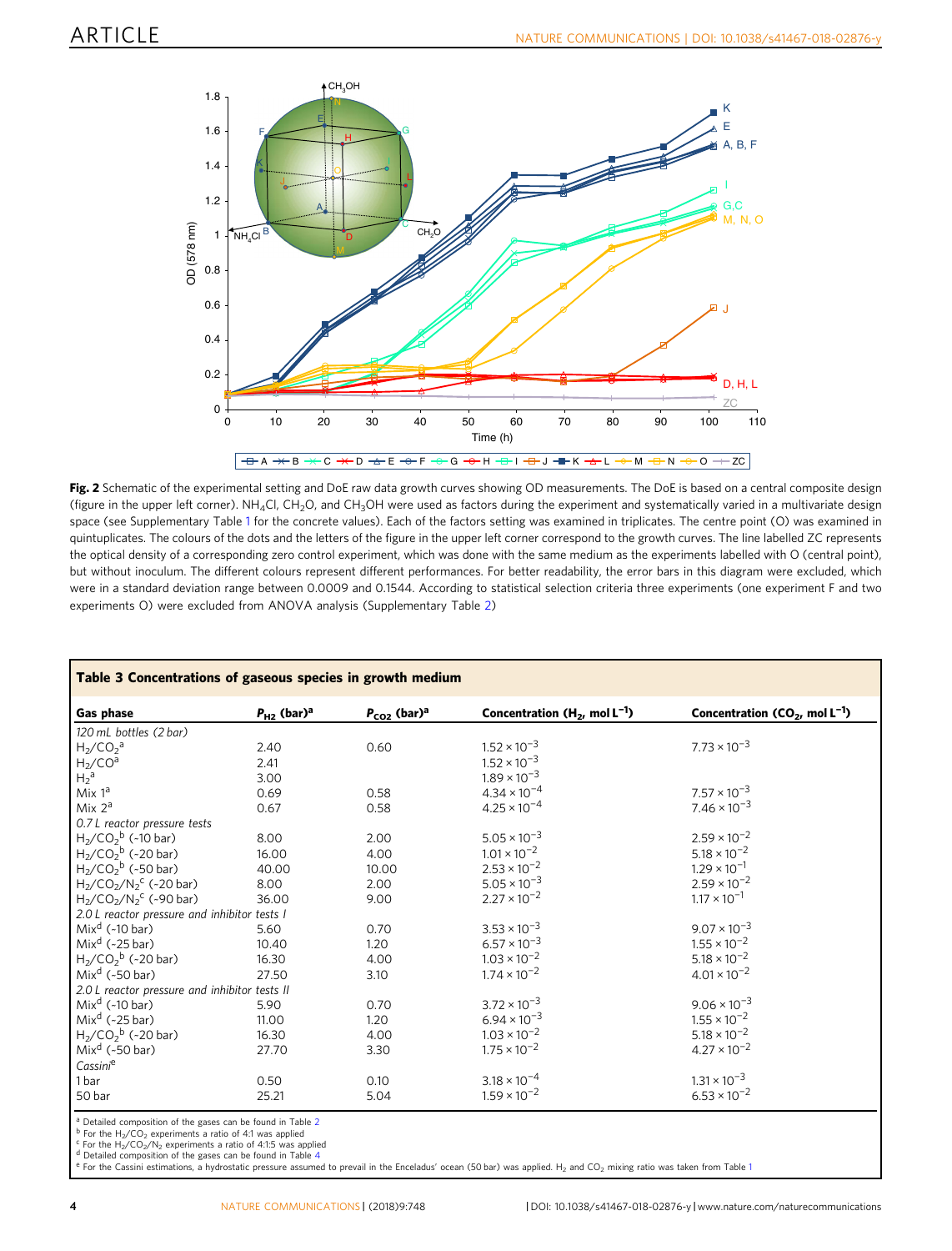| Table 4 Gas composition of experiments performed in the<br>2.0 L bioreactor |                |                         |                             |                       |                        |
|-----------------------------------------------------------------------------|----------------|-------------------------|-----------------------------|-----------------------|------------------------|
|                                                                             | N <sub>2</sub> | н,<br>(Vol.-%) (Vol.-%) | CO <sub>2</sub><br>(Vol.-%) | <b>CO</b><br>(Vol.-%) | $C_2H_4$<br>$(Vol.-%)$ |
| 2.0 L reactor pressure and inhibitor tests I                                |                |                         |                             |                       |                        |
| 20 bar $(H_2/CO_2)$                                                         |                | 80.29                   | 19.71                       |                       |                        |
| 10 bar                                                                      | 31.43          | 53.33                   | 6.67                        | 4.76                  | 3.81                   |
| 25 bar                                                                      | 42.91          | 42.11                   | 4.86                        | 4.45                  | 5.67                   |
| 50 bar                                                                      | 32.67          | 55.11                   | 6.21                        | 3.01                  | 3.01                   |
| 2.0 L reactor pressure and inhibitor tests II                               |                |                         |                             |                       |                        |
| 20 bar $(H_2/CO_2)$                                                         |                | 80.30                   | 19.70                       |                       |                        |
| 10 bar                                                                      | 29.25          | 55.66                   | 6.60                        | 4.72                  | 3.77                   |
| 25 bar                                                                      | 41.43          | 43.82                   | 4.78                        | 4.38                  | 5.58                   |
| 50 bar                                                                      | 32.41          | 55.07                   | 6.56                        | 2.98                  | 2.98                   |

M. okinawensis tolerates Enceladus-like conditions at 2 bar. Growth and turnover rates (calculated via the decrease in headspace pressure) of M. okinawensis cultures were determined in the presence of selected putative liquid inhibitors detected in Enceladus' plume (NH<sub>3</sub>, given as NH<sub>4</sub>Cl, CH<sub>2</sub>O, and CH<sub>3</sub>OH). While growth of M. okinawensis could still be observed at the highest concentration of NH<sub>4</sub>Cl added to the medium (16.25 g L<sup>-1</sup> or 0.30 mol  $L^{-1}$ ), the organism grew only in the presence of up to  $0.28 \text{ mL L}^{-1}$  (0.01 mol L<sup>-1</sup>) CH<sub>2</sub>O. This is less than, but importantly still in the same order of magnitude of, the observed maximum value of 0.343 mL L<sup>-1</sup> CH<sub>2</sub>O detected in the plume<sup>25</sup>. Growth and CH4 production of M. okinawensis in closed batch cultivation was shown at  $CH<sub>3</sub>OH$  and  $NH<sub>4</sub>Cl$  concentrations exceeding those reported for Enceladus' plume<sup>[4](#page-9-0),[5,25,26](#page-9-0)</sup>.

To explore how the presence of these inhibitors might influence growth and turnover rates of M. okinawensis, we have applied these compounds at various concentrations in a multivariate design space setting (Design of Experiment (DoE)). At different concentrations of CH<sub>2</sub>O, CH<sub>3</sub>OH, and NH<sub>4</sub>Cl, M. okinawensis cultures showed growth (Fig. [2\)](#page-3-0) and turnover rates from  $0.015 \pm 0.012$  to  $0.084 \pm 0.018$  h<sup>-1</sup> (Supplementary Fig. 1; experiments L and K in Fig. [2](#page-3-0)). CH3OH amendments at concentrations between 9.09 and 210.91 µL L<sup>-1</sup> (0.22–5.21 mmol  $L^{-1}$ ) did not reduce or improve growth of M. *okinawensis* (Fig. [2](#page-3-0)) and Supplementary Tables 1 and 2). Compared to the highest applied  $CH<sub>2</sub>O$  concentration, the turnover rate of M. okinawensis was ~5.6-fold higher at the lowest tested concentration. The results of this experiment indicated that M. okinawensis possessed a physiological tolerance towards a broad multivariate concentration range of  $CH_2O$ ,  $CH_3OH$ , and  $NH_4Cl$  and was able to perform the autocatalytic conversion of  $H_2/CO_2$  to  $CH_4$  while gaining energy for growth.

We used the mean liquid inhibitor concentrations for  $CH<sub>2</sub>O$ determined in the DoE experiment (DoE centre points) and Enceladus-like concentrations for  $CH<sub>3</sub>OH$  and  $NH<sub>4</sub>Cl$  (Supplementary Table 3) to test growth and turnover rates of M. *okinawensis*, using different gases in the headspace  $(H_2/CO_2, Mix)$ 1, and Mix 2 (Fig. [3\)](#page-5-0)). Under all tested headspace gas compositions, M. okinawensis showed gas-limited growth (max. OD values of  $0.67 \pm 0.02$ ,  $0.17 \pm 0.03$ , and  $0.13 \pm 0.03$  after  $\sim$ 237 h for  $H_2/CO_2$ , Mix 1 and Mix 2, respectively). The calculated turnover rates correlated with the different convertible amounts of  $H_2/CO_2$  in Mix 1 and Mix 2. Hence, *M. okinawensis* was able to grow and to convert  $H_2/CO_2$  to  $CH_4$  when  $CH_2O$ ,  $CH_3OH$ ,  $NH<sub>4</sub>Cl$ , CO and  $C<sub>2</sub>H<sub>4</sub>$  were present in the growth medium at the concentrations calculated from Cassini's INMS data (assuming 1 bar, compare Tables 1 and 2). The mixing ratios of these putative inhibitors were based on INMS data $4,5,25,26$  but higher than those calculated by using the most recent Cassini data<sup>[2](#page-9-0),[6](#page-9-0)</sup> (Table 1). This demonstrates that growth and biological  $CH<sub>4</sub>$  production of M. okinawensis is possible even at higher inhibitor concentrations.

M. okinawensis tolerates Enceladus-like conditions up to 50 bar. Due to the fact that methanogens on Enceladus would possibly need to grow at hydrostatic pressures up to [8](#page-9-0)0 bar<sup>8</sup> and beyond, the effect of high pressure on the conversion of headspace gas for M. okinawensis was examined in a pressure-resistant closed batch bioreactor. Headspace  $H_2/CO_2$  conversion and  $CH_4$ production was examined at 10, 20, 50, and 90 bar, either using  $H_2/CO_2$  in a 4:1 ratio or applying  $H_2/CO_2/N_2$  in a 4:1:5 ratio. A gas conversion of >88% was shown for each of the experiments (Supplementary Fig. 2) except for the 90 bar experiment using  $H_2/CO_2/N_2$ , where the headspace gas conversion was found to be at 66.4%. However, no headspace gas conversion and  $CH_4$  production could be detected when cultivating M. okinawensis at 90 bar using  $H_2/CO_2$  only (data not shown).

Final experiments were designed to investigate headspace  $H_2$ /  $CO<sub>2</sub>$  conversion and  $CH<sub>4</sub>$  production of M. okinawensis according to INMS data (Table 3) and under conditions of high pressure (10.7  $\pm$  0.1, 25.0  $\pm$  0.7, and 50.4  $\pm$  1.7 bar). Turnover rate, methane evolution rate (MER, calculated via pressure drop) and biological CH4 production (calculated via gas chromatography measurements) for these experiments are shown in Fig. [4.](#page-6-0) When simultaneously applying putative gaseous (Table 4) and liquid inhibitors (Supplementary Table 3) under high-pressure conditions, we reproducibly demonstrated that M. okinawensis was able to perform  $H_2/CO_2$  conversion and CH<sub>4</sub> production under Enceladus-like conditions.

Methanogenic life could be fuelled by  $H_2$  from serpentinization. In light of these experimental findings and the presence of  $H_2$  in Enceladus' plume<sup>2</sup>, the question arose if serpentinization reactions can support a rate of  $H_2$  production that is high enough to sustain autotrophic, hydrogenotrophic methanogenic life. To address this question, we used the  $PHREEQC<sup>27</sup>$  $PHREEQC<sup>27</sup>$  $PHREEQC<sup>27</sup>$  code to model serpentinization-based  $H_2$  production rates under Enceladus-like conditions (Table 5) with the assumption that the rate-limiting step of the serpentinization reaction is the dissolution of olivine.  $H<sub>2</sub>$  production rates are poorly constrained, as they strongly depend on assumed grain size and temperature. These rates correspond to the low end of the range of  $H_2$  production rates, which were based on a thermal cooling and cracking model $^{28}$  $^{28}$  $^{28}$ . Of the many reactions involved in serpentinization of peridotite, dissolution of the Fe(II)-bearing primary phases is a critical one<sup>29</sup>, and the only one for which kinetic data are available. In the model,  $CO_2$  reduction to  $CH_4$  is predicted to take place once enough  $H_2$  in the system was produced to generate thermodynamic drive for the reaction. While abiotic  $CH_4$  production is kinetically more sluggish than olivine dissolution<sup>[30](#page-9-0)</sup>, biological CH4 production is fast and may be controlled by the rate at which  $H_2$  is supplied. The abiotic CH<sub>4</sub> production rates listed in Table 5 are hence also modelled such that olivine dissolution is the ratelimiting step. The results of these thermodynamic and kinetic computations show that  $H_2$  and  $CH_4$  production is predicted for a range of rock compositions (Table 5) and temperature conditions (Supplementary Table 4). The model system essentially represents a closed system with high-rock porosity, such as proposed for Enceladus<sup>2</sup>. The computational results predict how much  $H_2$  and CH<sub>4</sub> should form within the intergranular space inside Enceladus' silicate core with water-to-rock-ratios between 0.09 and 0.12 (Table 5). The serpentinization reactions are predicted to produce solutions with circumneutral to high pH between 7.3 and 11.3, as well as amounts of  $H_2$  that greatly exceed the amount of dissolved inorganic carbon (DIC) trapped in the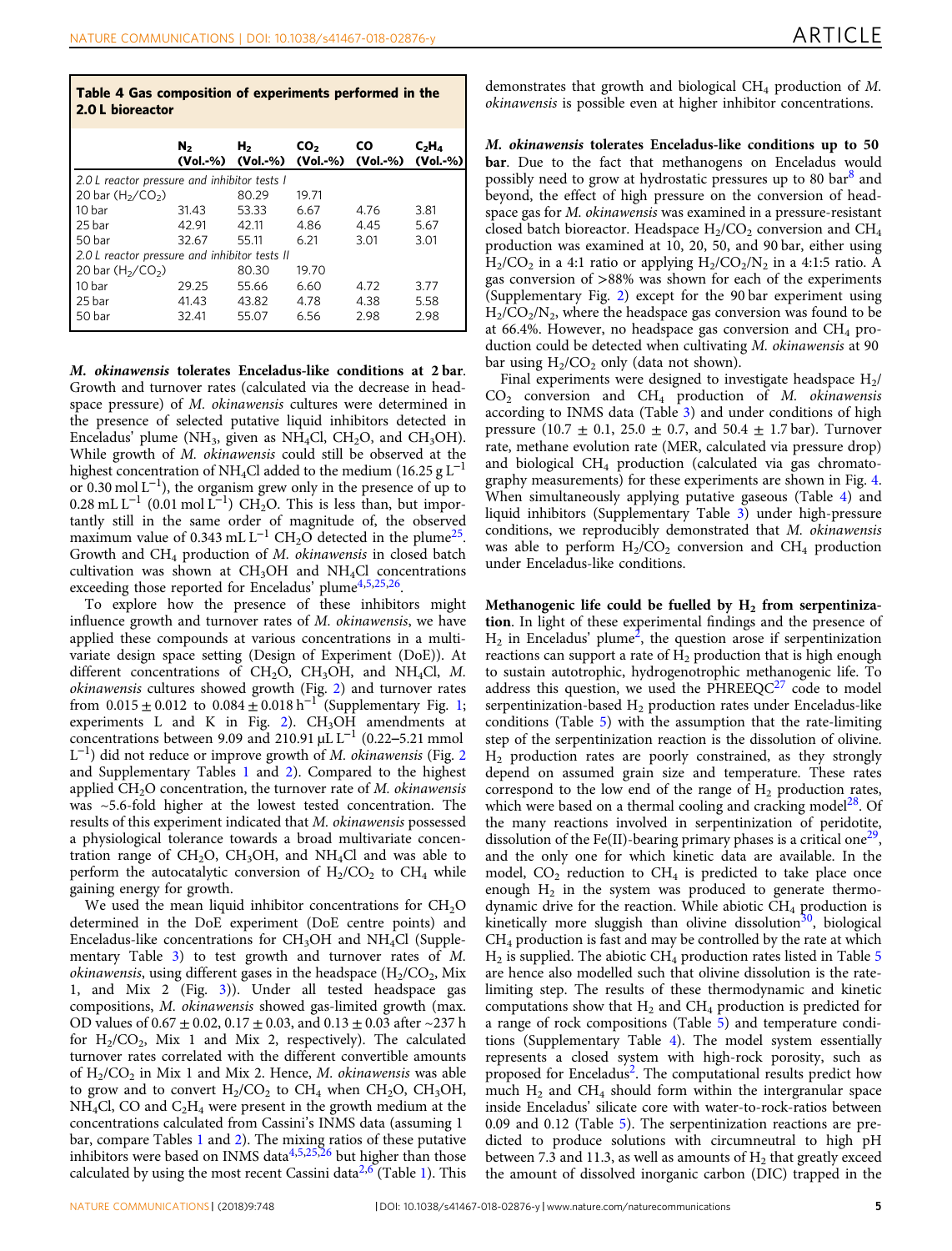<span id="page-5-0"></span>

Fig. 3 Growth and turnover rate of M. okinawensis under Enceladus-like conditions at 2 bar. a, c, e Growth curves (OD<sub>578 nm</sub>) and **b**, **d**, **f** turnover rates (h<sup>−1</sup>) as a measure of CH<sub>4</sub> production of M. okinawensis on **a, b** H<sub>2</sub>/CO<sub>2</sub> (4:1), **c, d** Mix 1 and **e, f** Mix 2. For detailed composition of gases and media see Table 2 and Supplementary Table 3. I and II (light and dark colours, respectively) denote two independent experiments (each performed in triplicates, error bars = standard deviation). Enceladus-like concentrations were used for  $NH_4Cl$  and  $CH_3OH$  and mean liquid inhibitor concentrations determined in the DoE were used for CH<sub>2</sub>O. The dip in a was caused by substrate limitation due to depletion of serum bottle headspace of H<sub>2</sub>/CO<sub>2</sub> at high-optical cell densities

pore space. As the computations indicate that there is ample thermodynamic drive for reducing DIC to CH<sub>4</sub>, these results corroborate the idea that serpentinization reactions on Enceladus might fuel autotrophic, hydrogenotrophic methanogenic life. However, we would like to point out that if methanogenic life were indeed active on Enceladus, biological CH<sub>4</sub> production would always compete with abiotic  $CH<sub>4</sub>$  generation processes resulting in a mixed  $CH<sub>4</sub>$  production.

### **Discussion**

In this study, we show that the methanogenic strain M. okinawensis is able to propagate and/or to produce  $CH_4$  under putative Enceladus-like conditions. M. okinawensis was cultivated under high-pressure (up to 50 bar) conditions in defined growth medium and gas phase, including several potential inhibitors that were detected in Enceladus' plume<sup>[2](#page-9-0),4,6</sup>. The only difference between the growth conditions of M. okinawensis and the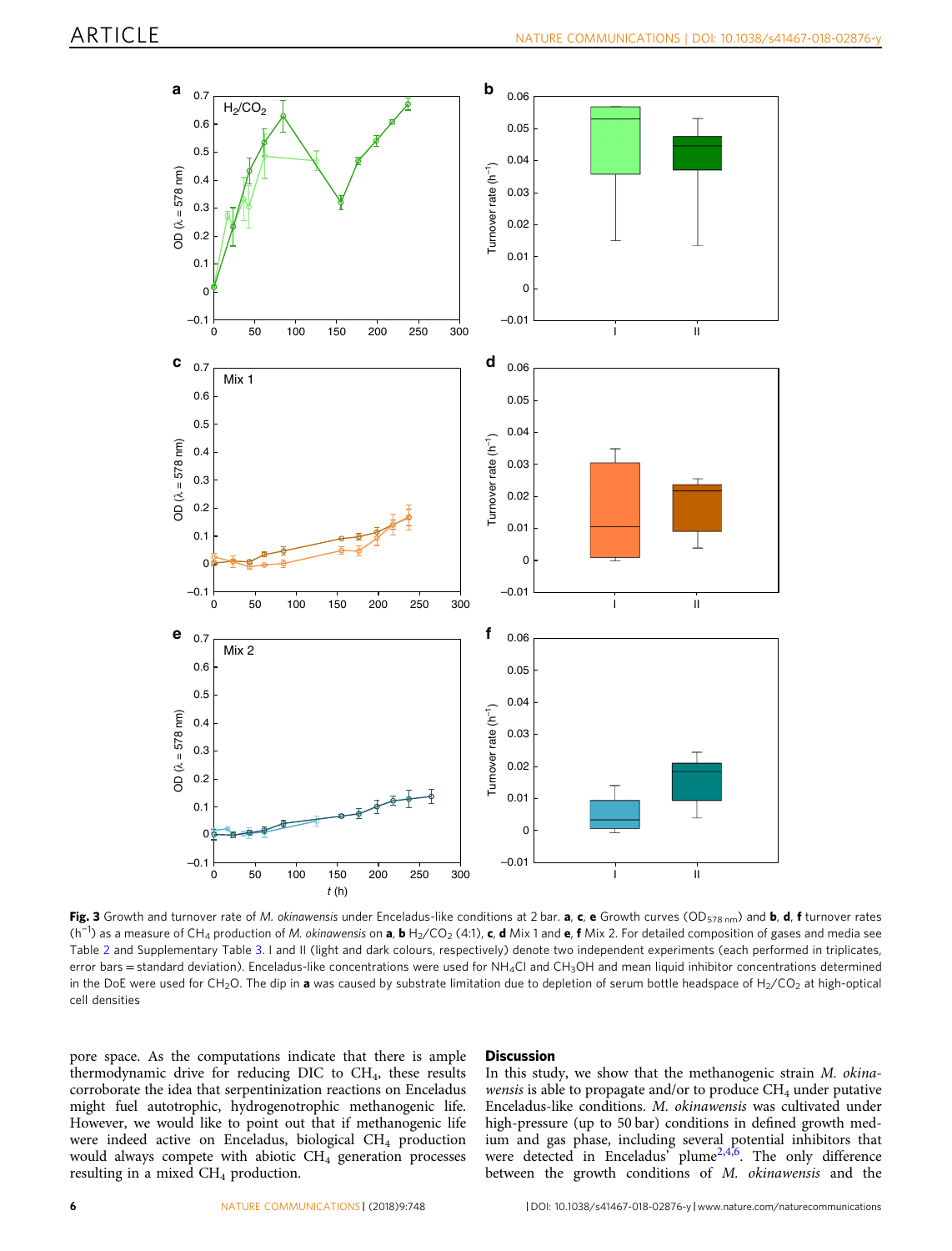<span id="page-6-0"></span>

| Mineral assemblage <sup>a</sup>      | рH   | $H2$ production rate<br>(nmol $g^{-1}L^{-1}d^{-1}$ ) | $CH4$ production rate <sup>b</sup><br>(nmol $g^{-1}L^{-1}d^{-1}$ ) | Water: rock<br>ratio | Mol $H_2$ produced<br>per mol olivine |
|--------------------------------------|------|------------------------------------------------------|--------------------------------------------------------------------|----------------------|---------------------------------------|
| $F_{\text{Oq}_0}$ : En: Diop = 8:1:1 | 11.3 | 4.58                                                 | 2.05                                                               | 0.126                | 0.002                                 |
| $Fo_{90}$                            | 8.60 | 4.03                                                 | 1.07                                                               | 0.124                | 0.004                                 |
| Fo <sub>50</sub>                     | 7.50 | 34.7                                                 | 1.35                                                               | 0.104                | 0.033                                 |
| Fo <sub>20</sub>                     | 7.29 | 50.7                                                 | 1.32                                                               | 0.094                | 0.053                                 |

<sup>1</sup> Fo<sub>90</sub> = forsteritic olivine (forsterite:fayalaite = 9:1), En = enstatite, Diop = diopside, Fo<sub>50</sub> = (Fo:Fa = 1:1), Fo<sub>20</sub> = (Fo:Fa = 2:8)<br><sup>0</sup> CH<sub>4</sub> production is predicted from allowing H<sub>2</sub> and dissolved inorganic ca



Fig. 4 CH<sub>4</sub> production, MER, and turnover rate of M. okinawensis under Enceladus-like conditions at high pressure. Biological CH<sub>4</sub> production determined by gas chromatography (blue) (Vol.-% h<sup>−1</sup>) and turnover rates (h<sup>−1</sup>) (green) and MER·10 (mmol L<sup>−1</sup> h<sup>−1</sup>) (red) measured from headspace gas conversion using M. okinawensis (experiment 1 in light colours, experiment 2 in dark colours) under putative Enceladus-like conditions in a 2.0 L bioreactor (for detailed medium composition, see Supplementary Table 3 and for detailed gas composition see Table 4,  $n = 2$ ). The positive control experiment contained also the liquid inhibitors but only  $H_2/CO_2$  (4:1) in the headspace. For high-pressure experiments without any inhibitors see Supplementary Fig. 2

putative Enceladus-like conditions was the lower pH value applied during the high-pressure experiments. Due to the supply of  $CO<sub>2</sub>$  at high-pressure in the experiments the pH decreased to ~5, while pH values between 7.3 and 13.5 were estimated for Enceladus' subsurface ocean (this study and refs. [8,14](#page-9-0)).

Another point of debate might be the cultivation temperatures used for the thermophilic and hyperthermophilic methanogens in this study. The mean temperature in the subsurface ocean of Enceladus might be just above  $0^{\circ}$ C except for the areas where hydrothermal activity is assumed to occur. In these hydrothermal settings temperatures higher than 90 °C are supposedly possible<sup>8</sup>, and are therefore the most likely sites for higher biological activity on Enceladus. Although methanogens are found over a wide temperature range on Earth, including temperatures around  $0^{\circ}C^{31}$ , growth of these organisms at low temperatures is observed to be slow<sup>13</sup>.

We estimated  $H_2$  production rates between 4.03 and 50.7 nmol  $g^{-1} L^{-1} d^{-1}$  in the course of serpentinization on Enceladus (Table 5). These estimates are rather conservative, as they are based on the assumption of small specific mineral surface areas. In a recent study, the rate of serpentinization has been estimated from a physical model that predicts how fast cracking fronts propagate down into Enceladus' core<sup>[28](#page-9-0)</sup>. Combining this physi-<br>cally controlled advancement of serpentinization cally controlled advancement of serpentinization  $(8 \times 10^{11} \text{ g y}^{(-128)})$  $(8 \times 10^{11} \text{ g y}^{(-128)})$  $(8 \times 10^{11} \text{ g y}^{(-128)})$  with our estimates for kinetically limited rates of H<sub>2</sub> production leads to overall rates of 3–40 ×  $10^4$  mol H<sub>2</sub> y<sup>-1</sup> for Enceladus. Although still high enough to support biological methanogenesis, these rates are orders of magnitude lower than the previously suggested  $10 \times 10^8$  mol H<sub>2</sub> y<sup>[−1[28](#page-9-0)</sup> assuming that the speed of cracking front propagation controls the rate of  $H_2$ 

production. We hence suggest that reaction kinetics may play an important role in determining the overall  $H_2$  production rate on Enceladus. Our computed steady-state  $H_2$  production rates are lower than the  $1-\overline{5} \times 10^{9}$  mol  $\overline{H}_2$  y<sup>-1</sup> estimated from Cassini data[2](#page-9-0). This apparent discrepancy in flux rates can be reconciled if the Enceladus plume was a transient (i.e., non-steady state) phenomenon. The predicted  $H_2/CH_4$  ratio of 2.5 (Fo<sub>90</sub>:En:Diop = 8:1:1) to 4 ( $Fo_{90}$ ) for the magnesian compositions of Enceladus' core (Table 5) are consistent with the relative proportions of the two gases in the plume (0.4–1.4% H<sub>[2](#page-9-0)</sub>, 0.1–0.3% CH<sub>4</sub>)<sup>2</sup>.

Based on our estimated  $H_2$  production rate, we can calculate how much of the available DIC on Enceladus could be fixed into biomass through autotrophic, hydrogenotrophic methanogenesis. If we assume a typical elementary composition of methanogen biomass $32$ , 7.13 g carbon could be fixed per g hydrogen fixed. Under optimal growth conditions,  $\sim 3\frac{622,23}{10}$  $\sim 3\frac{622,23}{10}$  $\sim 3\frac{622,23}{10}$  $\sim 3\frac{622,23}{10}$  $\sim 3\frac{622,23}{10}$  of the available carbon can be assimilated into biomass, and assuming that metha-nogens possess a molecular weight of ~30.97 g C-mol<sup>[−1[22](#page-9-0)</sup> and that the total amount of  $H_2$  produced would be available for the carbon and energy metabolism of autotrophic, hydrogenotrophic methanogens, a biomass production rate between 20 and 257 Cnmol  $g^{-1}L^{-1}y^{-1}$  could be achieved. In another approach, we can use the actually predicted CH<sub>4</sub> production rates of 1.32-2.05 nmol  $g^{-1} L^{-1} d^{-1}$  (Table 5) and a Gibbs energy dissipation approach in which we assume that 10% of the energy of  $CH<sub>4</sub>$ production is fuelling biosynthesis<sup>[28](#page-9-0)</sup>. This yields similar numbers of biomass production rate, i.e., 28 and 56 C-nmol  $g^{-1} L^{-1} y^{-1}$ .

Based on our findings, it might be interesting to search for methanogenic biosignatures on icy moons in future space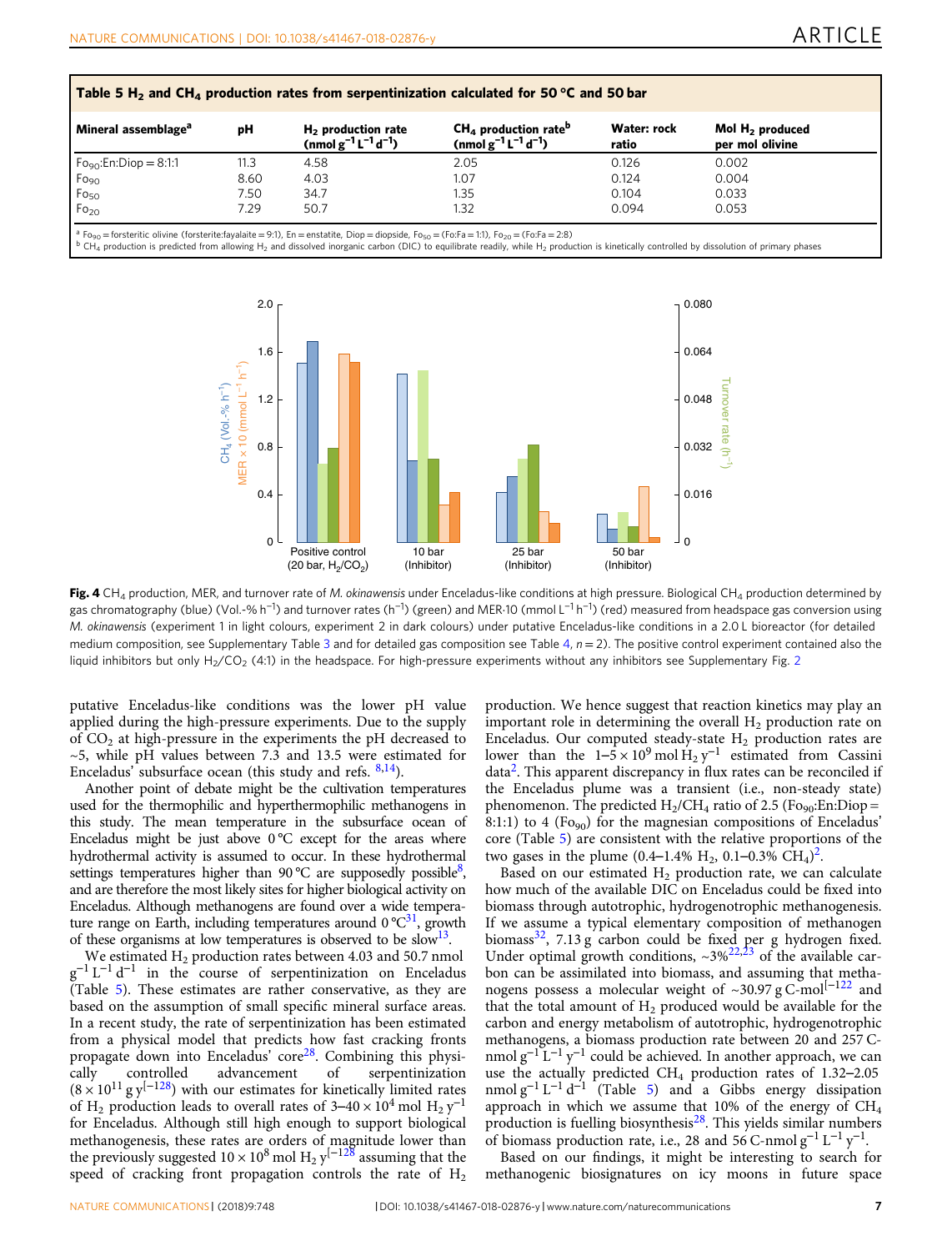missions. Methanogens produce distinct and lasting biosignatures, in particular lipid biomarkers like ether lipids and isoprenoid hydrocarbons. Other potential biomarkers for methanogens are high-nickel (Ni) concentrations (and its stable isotopes<sup>[33](#page-9-0)</sup>), as Ni is e.g., part of methyl-coenzyme M reductase, the key enzyme of biological methanogenesis<sup>[23](#page-9-0)</sup>. However, both lipid biomarkers and Ni-based biosignatures are likely only to be identifiable at the site of biological methanogenesis, and the effect of dilution with increasing distance away from the methanogen habitat is likely to prevent their use as a general marker for biological methanogenesis in Enceladus' plume or in a subsurface ocean. If, however, bubble scrubbing would occur, a process by which organic compounds and cells adhere to bubble surfaces and are carried away as bubbles rise, which was suggested to  $\rm{occur}$  on Enceladus<sup>[34](#page-9-0)</sup>, the amount of bioorganic molecules and cells would be much higher and future lander missions could easily collect physical evidence for the presence of autotrophic, hydrogenotrophic methanogenic life on Enceladus.

Additionally, one could consider using stable isotopes of  $CH<sub>4</sub>$ and  $CO<sub>2</sub>$  and ratios of low-molecular weight hydrocarbons to evaluate the possibility of biological methanogenesis on Encela $dus$ <sup>[11](#page-9-0)</sup>. But given the uncertainties on the geological and hydrogeological boundary conditions that influence the targeted isotope and molecular patterns in Enceladus' plume, such an approach is not trivial. In contrast to biological and thermogenic  $CH_4$  production, the latter resulting from the decomposition of organic matter, abiogenic  $CH<sub>4</sub>$  is believed to be produced by metalcatalysed Fischer–Tropsch or Sabatier type reactions under hydrothermal conditions and particularly in the course of serpentinization of ultramafic rocks $35$ . Although biologically produced CH<sub>4</sub> is usually characterised by its strong  $^{13}$ C depletion, growth of methanogens at high-hydrostatic pressures and high temperatures, which is typical of deep-sea hydrothermal systems, may significantly reduce kinetic isotope fractionation and result in relatively high  $\delta^{13}$ C values of CH<sub>4</sub>, hampering discrimination from non-microbial  $CH_4^{36}$  $CH_4^{36}$  $CH_4^{36}$ . Given such uncertainties, multiply substituted, so-called 'clumped' isotopologues of  $CH_4$  emerge as new proxy to constrain its mode of formation and to recognise formation environments like serpentinization sites $37$ .

Another approach to identify the origin of  $CH_4$  could be  $CH_4/$ (ethane + propane) ratios, as low ratios are typical of settings dominated by thermogenic CH<sub>4</sub><sup>38</sup>. However, this ratio may fall short to unequivocally discriminate abiogenic from biologically produced CH<sub>4</sub>. For instance the ratio of  $CH_4$  concentration to the sum of  $C_{2+}$  hydrocarbon concentration  $(C_1/C_{2+})$  in the serpentinite-hosted Lost City Hydrothermal Field of  $950 \pm 76$  was found to be most similar to ratios obtained in experiments with Fischer–Tropsch type reactions (<100–>3000). Thermogenic reactions produce  $C_1/C_{2+}$  ratios less than ~100, whereas biolo-gical methanogenesis results in ratios of 2000–13000<sup>[39](#page-9-0)</sup>. More than 30 years of research on  $CH_4$  production have revealed that its biologic, thermogenic or abiogenic origin on Earth is often difficult to trace $40$ . However, the experimental and modelling results presented in this study together with the estimates of the physicochemical conditions on Enceladus from earlier contributions make it worthwhile to increase efforts in the search for signatures for autotrophic, hydrogenotrophic methanogenic life on Enceladus and beyond.

#### Methods

Estimations of Enceladus' interior structure. Due to its rather small radius, the uncompressed density of the satellite is almost equal to its bulk density, which makes a simplified model of Enceladus' interior reasonable. Enceladus was divided into a rocky core (core density of 2300–2550 kg m<sup>−</sup>3), a liquid water layer (density of 960–1080 kg m<sup>−</sup>3), and an icy shell (ice density of 850–960 kg m<sup>−</sup>3) and hydrostatic equilibrium was assumed. Calculations of the hydrostatic pressure<br>based on Enceladus mass of 1.0794 × 10<sup>20</sup> kg<sup>[41](#page-9-0)</sup> and its mean radius of 252.1 km<sup>41</sup>

Low-pressure experiments. Growth and tolerance towards putative inhibitors of the three methanogenic strains Methanothermococcus okinawensis DSM 14208, Methanothermobacter marburgensis DSM 2133, and Methanococcus villosus DSM 22612 were elucidated (Fig. [1\)](#page-2-0). All strains were obtained from the Deutsche Stammsammlung von Mikroorganismen und Zellkulturen GmbH, Braunschweig, Germany. Growth was resolved by optical density (OD) measurements ( $\lambda = 578$ nm). H<sub>2</sub>/CO<sub>2</sub>–CH<sub>4</sub> gas conversion [%], turnover rate [h<sup>-1</sup>] (see Equation (2) below), and MER were calculated from the decrease of the bottle headspace pressure and/or from measuring  $CH_4$  production in a closed batch setup<sup>[22,24](#page-9-0)</sup>. The headspace pressures were measured using a digital manometer (LEO1-Ei, −1… 3barrel, Keller, Jestetten, Germany) with filters (sterile syringe filters, w/0.2c μm cellulose, 514-0061, VWR International, Vienna, Austria), and cannulas (Gr 14,  $0.60 \times 30$  mm,  $23$  G  $\times$  1 1/4", RX129.1, Braun, Maria Enzersdorf, Austria). The detailed setting can be seen in Fig.  $3(a)$  in Taubner and Rittmann<sup>[22](#page-9-0)</sup>. All pressure values presented in this study are indicated as relative pressure in bar.

For the experiments at 2 bar regarding CO and  $C_2H_4$  tolerance (see Figs. [1](#page-2-0) and [3](#page-5-0)), the strains were incubated in the dark either in a water bath (M. marburgensis and M. okinawensis,  $65 \pm 1$  °C) or in an air bath (M. villosus,  $80 \pm 1$  °C). The methanogens were cultivated in 50 mL of their respective chemically defined growth medium. Compositions of the different growth media of the experiments shown in Figs. [1](#page-2-0) and [3](#page-5-0) can be found in Supplementary Tables 3 and 5–10. The final preparation of the medium in the anaerobic culture flasks was performed in an anaerobic chamber (Coy Laboratory Products, Grass Lake, USA). Experiments were performed over a time of 210–270 h. After each incubation period, serum bottle headspace pressure measurement (in order to be unbiased, flasks were previously cooled down to room temperature), OD-sampling, and gassing with designated gas or test gas was performed. OD measurement was performed at 578 nm in a spectrophotometer (DU800, Beckman Coulter, USA). A zero control was incubated together with each individual experiment and the OD of this control was subtracted from the measured OD from the inoculated flasks each time.

For hydrogenotrophic methanogens, which utilise  $H_2$  as electron donor for the reduction of  $CO<sub>2</sub>$  to produce  $CH<sub>4</sub>$  and  $H<sub>2</sub>O$  as their metabolic products, the following stoichiometric reaction equation was used<sup>[12](#page-9-0),[23](#page-9-0),[24](#page-9-0)</sup>

$$
4H_{2(g)} + CO_{2(g)} \rightarrow CH_{4(g)} + 2H_2O_{(aq)} \quad \Delta G^0 = -135 \text{ kJ mol}^{-1}.
$$
 (1)

The turnover rate [h<sup>-1</sup>] correlates with the catalytic efficiency per unit of time, i.e., it is a way to indirectly quantify CH<sub>4</sub> productivity. By assuming the abovementioned chemical CO<sub>2</sub> methanation stoichiometry and neglecting biomass formation, the turnover rate is an equivalent method for indirect quantification of CH4 production. It is defined as

turnover rate 
$$
[h^{-1}] = \frac{\Delta p}{\Delta p_{max} \cdot \Delta t}
$$
, (2)

where  $\Delta p$  [bar] is the difference in pressure before and after incubation,  $\Delta p_{\text{max}}$ [bar] is the maximal theoretical difference that would be feasible due to stoichiometric reasons<sup>22</sup>, and  $\Delta t$  [h] is the time period of incubation.

For the initial pressure experiments at 2 bar, the three methanogenic strains were tested under five different gas phase compositions (Table 2). A significant change in OD and turnover rate was observed between these experiments (as can be seen in Fig. [1](#page-2-0)). When Mix 1 and Mix 2 were applied, only a maximum of 22.66  $\pm$  0.23 Vol.-% H<sub>2</sub> (average, Table 2) could be converted to CH<sub>4</sub> and biomass.

To evaluate the influences of the potential inhibitors  $NH_3$ ,  $CH_2O$ , and  $CH_3OH$ on the growth of M. okinawensis, several preliminary experiments were performed. For easier handling,  $\mathrm{NH}_3$  was substituted by  $\mathrm{NH}_4\mathrm{Cl}.$  Based on INMS data (Table 1) the amount of NH4Cl was calculated according to Henry's law. For that, Henry's law constant was calculated to be 0.1084 mol m−<sup>3</sup> Pa−<sup>1</sup> at 64 °C. This results in 11.6  $g L^{-1}$  (0.22 mol L<sup>-1</sup>) NH<sub>4</sub>Cl to have ~1% of NH<sub>3</sub> in the gaseous phase at equilibrium for the experiments under closed batch conditions. The influence of NH<sub>4</sub>Cl between 0.25 and 16.25 g L<sup>-1</sup> (4.67 and 303.79 mmol L<sup>-1</sup>), CH<sub>2</sub>O between 0 to 111 µL L<sup>-1</sup> (0–4.03 mmol L<sup>-1</sup>), and CH<sub>3</sub>OH between 0 and 200 µL L<sup>-1</sup> (0–4.94 mmol L<sup>-1</sup>) was tested individually. CH<sub>2</sub>O (37 Vol.-%) and CH<sub>3</sub>OH (98 Vol.-%) were used as stock solutions.

To find an appropriate ratio for the final experiments, an experiment in a DoE setting was established. A central composite design with the parameters shown in Supplementary Table 1 and Fig. [2](#page-3-0) was chosen. The design space is spherical with a normalised radius equal to one. Experiments A–N were done in triplicates; experiments O were performed in quintuplicate. The results of these experiments in terms of OD can be seen in Fig. [2](#page-3-0) and in terms of turnover rate in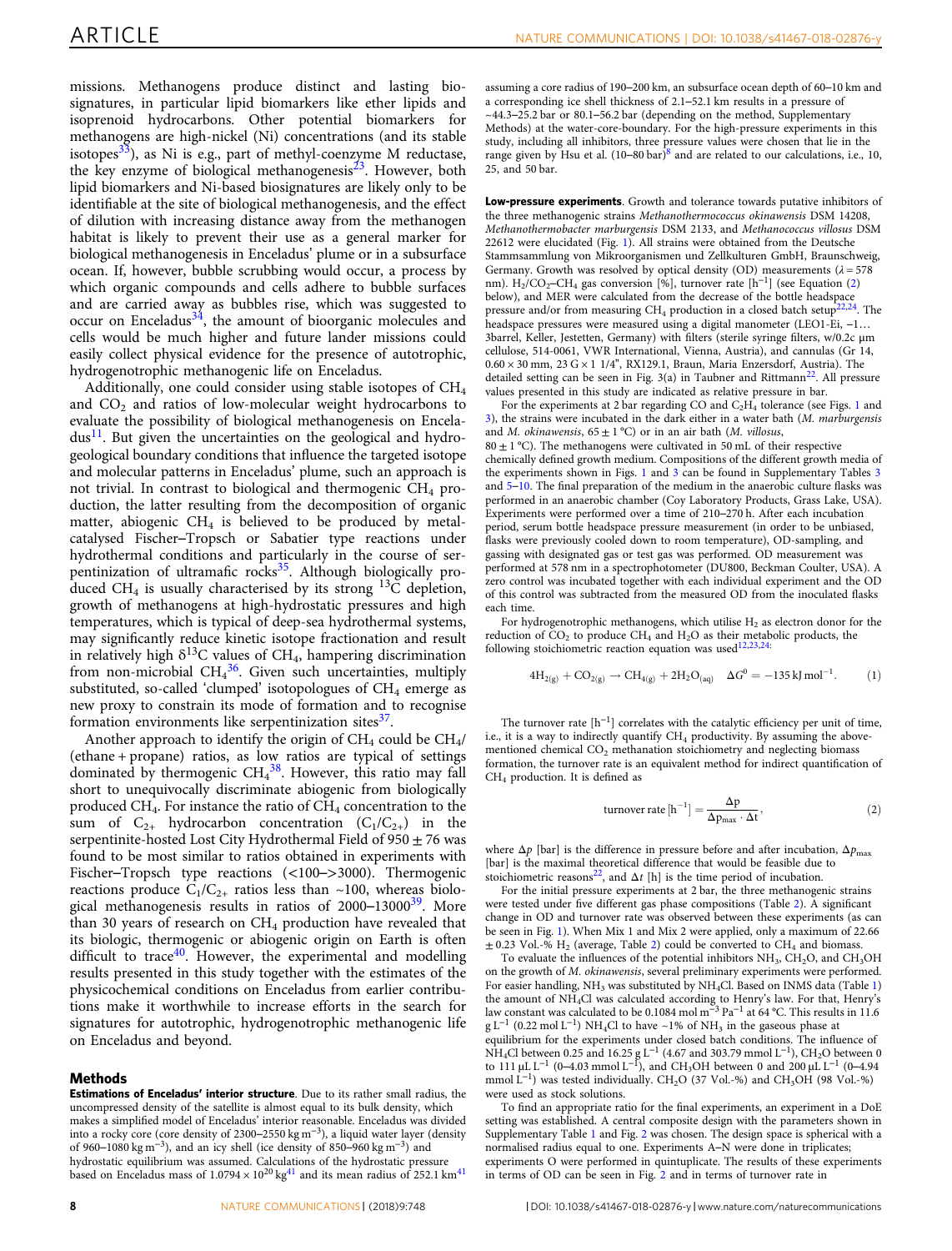Supplementary Fig. 1. Each incubation time period was  $10.0 \pm 0.5$  h. The ANOVA analysis of this study can be found in Supplementary Table 2.

The setting for the experiments under Enceladus-like conditions at 2 bar pressure included the medium described in Supplementary Table 3 and Mix 2 (Table 2) as gaseous phase. As can be seen in Fig. [3](#page-5-0) there was a lag phase of two days, but after that continuous but slow growth was observed.

To calculate the molar concentration of  $H_2$  and  $CO_2$  in the medium (Table 3), Henry's law was used:

$$
M = k_{\rm H} \cdot p_X,\tag{3}
$$

where  $p_X$  is the partial pressure of the respective gas and  $k_H$  is Henry's constant as a function of temperature:

$$
k_{\mathrm{H}}=k_{\mathrm{H}}^{\ominus}\cdot\mathrm{e}^{\left(\frac{-\Delta_{\mathrm{soln}}\mathrm{H}}{R}\left(\frac{1}{T}-\frac{1}{T^{\ominus}}\right)\right)},\tag{4}
$$

where  $\Delta_{soln}H$  is the enthalpy change of the dissolution reaction. For  $k_H^{\text{H}}$  the values 500<br>7.9 × 10<sup>-4</sup> mol L<sup>-1</sup> bar<sup>-1</sup> and 3.4 × 10<sup>-2</sup> mol L<sup>-1</sup> bar<sup>-1</sup> and for  $\frac{-\Delta_{soln}H}{R}$  the values 500 K and 2400 K for  $H_2$  and  $CO_2$ , respectively, were used. This results in a Henry constant at 65 °C of 6.481 ×  $10^{-4}$  mol  $L^{-1}$  bar<sup>-1</sup> and  $1.329 \times 10^{-2}$  mol  $L^{-1}$  bar<sup>-1</sup> for  $H_2$  and  $CO_2$ , respectively.

Another potential liquid inhibitor detected in Enceladus' plume was hydrogen cyanide  $(HCN)^{3,4}$  $(HCN)^{3,4}$  $(HCN)^{3,4}$ . However, calculations on HCN stability under the assumed conditions on Enceladus show that HCN would hydrolyse into formic acid and ammonia[42.](#page-9-0) Further investigations on the stability of HCN at different pH values and temperatures yielded similar results<sup>43,44</sup>. It was therefore assumed that HCN might originate either from a very young pool, a recent aqueous melt, or from the icy matrix on Enceladus<sup>4,42</sup>. Due to this reasoning and the low probability of HCN presence in the subsurface ocean of Enceladus, HCN was neglected in all growth media used to perform the experiments.

High-pressure experiments. M. okinawensis initial high-pressure experiments were performed at its optimal growth temperature of  $65 \pm 1$  °C using a chemically defined medium (250 mL, see Supplementary Table 10 for exact composition) and a fixed stirrer speed of 100 r.p.m. in a 0.7 L stirred stainless steel Büchi reactor. Before each of the experiments, the reactor was filled with medium and the entire setting was autoclaved under  $CO<sub>2</sub>$  atmosphere to assure sterile conditions. Thereafter, the inoculum (1 Vol.-%), the NaHCO<sub>3</sub>, L-cysteine, Na<sub>2</sub>S·9 H<sub>2</sub>O (0.5 M) and trace element solution were transferred via a previously autoclaved transfer vessel into the reactor. Then the reactor was set under pressure with the selected gas mixture (added ~5 bar in discrete steps every 10 min). The initial high-pressure experiments were performed using both an  $H_2/CO_2$  (4:1) gas phase and an  $H_2/$  $CO<sub>2</sub>/N<sub>2</sub>$  (4:1:5) mixture. The reactor was equipped with an online pressure (ASIC Performer pressure sensor 0–400 bar, Parker Hannifin Corporation, USA) and temperature probe (thermo element PT100, −75 °C − 350 °C, TC Mess- und Regeltechnik GmbH, Mönchengladbach, Germany). The conversion was always above 88% except for the 90 bar experiment, wherein also  $N_2$  fixation into biomass could be assumed. Interestingly, the time until start of the conversion decreases for the  $H_2/CO_2$  experiments upon an increase of headspace pressure in the initial setup. This could be an indication for a barophilic nature of this organism, but also due to the experimental closed batch setup.

Increasing  $p_{CO2}$  and associated pH change was determined using a pH probe (see Supplementary Fig. 3). This analysis showed that even a rather small  $p_{CO2}$  (2) bar) already decreases the pH from nearly neutral to >5 due to the medium composition, which is due to application of a medium with low-buffering capacity, also possibly occurring in Enceladus' subsurface ocean. However, it remains an open question if the medium on Enceladus is buffered. This would lead to higher possible  $p_{CO2}^{45}$  without having a drastic influence on the reported pH. Furthermore, we calculated if NaHCO<sub>3</sub> could be used as source of dissolved inorganic carbon and what would be the effect on the pH of the medium. Postberg et al. suggested a concentration of 0.02–0.1 mol kg<sup>-1</sup> NaCO<sub>3</sub> and 0.05–0.2 mol kg<sup>-1</sup> NaCl in the medium to reach a pH level between 8.5 and  $9^{46}$  $9^{46}$  $9^{46}$ . Calculations on the concentrations of dissolved  $\mathrm{CO}_2$  in the high-pressure experiments were performed by using the mole fraction of dissolved  $CO<sub>2</sub>$  in  $H<sub>2</sub>O$  depending on  $p<sub>CO2</sub>$ . The mole fractions for  $p_{CO2}$  of 0.7, 1.2, and 3.1 bar (as used in the experiments) at 65 °C were generated by extrapolation of given values in the region of  $p_{CO2} = 0-1$  bar.  $H_2/CO_2$ conversion and CH4 production could still be measured at 10 bar, 20 bar and 50 (i.e.,  $p_{CO2} = 10$ ) bar with  $H_2/CO_2$  (4:1) gas phase, but no decrease in pressure was observed at 90 bar with  $H_2/CO_2$  (4:1) gas phase (i.e.,  $p_{CO2} = 18$  bar) after >110 h (data not shown). It is assumed that no growth occurs under these conditions due to the high  $p_{CO2}$  (18 bar) and the associated decrease to a pH of <3, which is beyond the reported pH tolerance of  $M$ . okinawensis<sup>[18](#page-9-0)</sup>.

The high-pressure experiments under Enceladus-like conditions were carried out in the presence of both gaseous and liquid inhibitors applying the optimal growth temperature of  $65 \pm 1$  °C at individual pressures of 10, 25, and 50 bar in a stirred 2.0 L Büchi reactor at 250 r.p.m. The gas ratios of the final gas mixtures are reported in Table 4. The final liquid medium was the same as the one used in the final 2 bar experiments (incl. the liquid inhibitors, Supplementary Table 3). Due to the results from the pH experiments (Supplementary Fig. 3), the low  $p_{CO2}$  (~3 bar) was chosen to avoid a pH shift to more acidic values, which is not representative of Enceladus-like conditions. For final high-pressure experiments, the medium

volume was set to 1.1 L and M. okinawensis  $H_2/CO_2$  grown pre cultures of an OD  $= 34.4$  and OD = 34.5 were used as inoculums (11 mL each). Preparation of the high OD M. okinawensis suspension was performed by collecting 1 L of serum bottle grown fresh culture (OD ~0.7), centrifuging the cells at  $5346 \times g$  anaerobically for 20 min (Heraeus Multifuge 4KR Centrifuge, Thermo Fisher Scientific, Osterode, Germany), and re-suspending the cells in 20 mL of freshly reduced appropriate growth medium. The gases were added into the bioreactor headspace in the following order: CO,  $N_2$ , CO<sub>2</sub>, H<sub>2</sub>, and C<sub>2</sub>H<sub>4</sub> (5 bar every 10 min). During all highpressure experiments OD measurements were not conducted because upon reactor depressurisation cell envelopes of M. okinawensis were found to be disrupted. To determine the amount of produced  $CH_4$  in the high-pressure experiments, gas samples were taken after reducing the pressure in the reactor down to  $1.36 \pm 0.25$ bar. The sample was stored in 120 mL serum bottles and sealed with black septa (3.0 mm, Butyl/PTFE, La Pha Pack, Langerwehe, Germany). The volumetric concentrations of CH4 was determined using a gas chromatograph (7890 A GC System, Agilent Technologies, Santa Clara, USA) equipped with a TCD detector and a 19808 ShinCarbon ST Micropacked Column (Restek GmbH, Bad Homburg, Germany) $^{22}$ 

To determine the CH4 production [Vol.-% h<sup>−</sup>1] shown in Fig. [4](#page-6-0), the value of  $CH_4$  Vol.-% was divided by the time of biological  $CH_4$  production in h. To exclude a potential lag phase, the starting point of biological CH<sub>4</sub> production was set to the point in time when the decrease in pressure exceeded the initial pressure by 5% for 10 bar experiments or by 1% during the other experiments.

**Serpentinization simulations**. The PHREEQC $^{27}$  $^{27}$  $^{27}$  code was used to simulate serpentinization reactions from 25 to 100 °C and from 25 to 50 bar in order to assess H2 production on Enceladus. The Amm.dat and llnl.dat databases were used for all simulations, which account for temperature and pressure dependent equilibrium constants for dissolved species and solid phases up to 100 °C and 1000 bar. Solution composition was taken from the chemical composition of erupting plume of Enceladus<sup>4</sup>, as the true chemistry of its subsurface sea is unknown. Dissolved concentrations of Ca<sup>2+</sup>, Fe<sup>2+</sup>, Mg<sup>2+</sup>, and SiO<sub>2</sub> were assumed to be seawater-like and values from McCollom and Bach<sup>[47](#page-9-0)</sup> were used. At the very low water-to-rock ratios of our model, the compositions of the interacting fluids will be entirely rock buffered, so that the model results are insensitive to the choice of the starting fluid composition. DIC concentration was set to 0.04 mol L<sup>-1</sup> taken from Glein et al.<sup>14</sup>, who estimated a possible range of 0.005–1.2 molal DIC in Enceladus' subsurface ocean. The solid phase assemblage was composed of varying amounts of olivine, enstatite and diopside, as well as varying olivine compositions. Most planetary bodies exhibit olivine solid solutions (Mg, Fe)<sub>2</sub>SiO<sub>4</sub> that are dominated by forsterite  $(Mg_2SiO_4)$ . This has been shown for micrometeorites found on Earth, lunar meteorites, comets, and asteroids<sup>[48](#page-9-0)–51</sup>. Stony iron meteorites, such as pallasites contain forsteritic olivine with up to  $20\%$  Fe<sup>2+</sup> content<sup>[52](#page-9-0)</sup>. Olivines in chondrites show a more varied compositions ranging between 7 and 70% ferrous iron<sup>53,54</sup>, to almost pure fayalite  $(Fe<sub>2</sub>SiO<sub>4</sub>)<sup>55</sup>$  $(Fe<sub>2</sub>SiO<sub>4</sub>)<sup>55</sup>$  $(Fe<sub>2</sub>SiO<sub>4</sub>)<sup>55</sup>$ . A realistic assumption is that olivines on Enceladus have a more forsteritic composition that resembles those of stony iron and lunar meteorites.

A composition of Fo<sub>90</sub> was adopted for olivine. Calculations were limited to Fo90, fayalite, enstatite, and diopside, as experimental data on their dissolution kinetics at high pH and low temperature are available. Kinetic rate laws were applied for forsteritic olivine, fayalite, enstatite, and diopside from Wogelius and Walther<sup>56,57</sup>, Daval et al.<sup>58</sup>, Oelkers and Schott<sup>59</sup>, and Knauss et al.<sup>60</sup>, respectively. Dissolution rate laws for Fo<sub>90</sub> and fayalite at 100 °C were extrapolated from rate data in Wogelius and Walther<sup>[57](#page-10-0)</sup> using the Arrhenius equation. Enstatite and diopside rate laws at 100 °C were power-law fitted from experimental data provided by Oelkers and Schott<sup>59</sup> and Knauss et al.<sup>[60](#page-10-0)</sup>, respectively. All rate laws are valid over a pH range from 2 to 12 at all temperatures. Kinetic rate laws were multiplied by the total surface area of each mineral present in solution in order to calculate moles of minerals dissolved per time. Surface areas of 590 cm<sup>2</sup> g<sup>-1</sup> for Fo<sub>90</sub> and fayalite<sup>61</sup>, 800 cm<sup>2</sup> g<sup>-1</sup> for enstatite<sup>59</sup>, and 550 cm<sup>2</sup> g<sup>-1</sup> for diopside<sup>[60](#page-10-0)</sup> were used. These specific surface areas have been suggested to be typical for fine-grained terrestrial rocks. We adopted these numbers in our computations, as we have no constraints on what specific surface areas in Enceladus may be. If the core of Enceladus was similar to carbonaceous chondrite, then the average mineral grain size is smaller and hence the specific surface areas greater than we assumed  $62$ . We choose to use fairly small specific surface areas to provide conservative estimates for  $H_2$  production rates. Model 1 uses  $Fo_{90}$ , enstatite and diopside in a ratio of 8:1:1, model 2 uses a pure Fo<sub>90</sub> composition. The effect of ferrous iron content in olivine on  $H_2$  production rates was tested in computations where  $Fo_{50}$  (Fo:Fa 1:1, model 3) and  $\bar{F}_{20}$  (Fo:Fa 2:8, model 4) were dissolved as the sole mineral. Fo<sub>50</sub> and Fo<sub>20</sub> were dissolved according to dissolution rates of Wogelius and Walther (their equation (6))<sup>[57](#page-10-0)</sup>, and for temperatures beyond 25 °C dissolution rates for fayalite were extrapolated to 50 and 100 °C after Daval et al.<sup>[58](#page-10-0)</sup>. Model 1 contained 40 mol of Fo<sub>90</sub> and 5 mol of enstatite and diopside. For models 2–4, 55 mol of Fo<sub>90</sub>, Fo<sub>50</sub>, and Fo<sub>20</sub> were used. Applying these amounts yield water-to-rock-ratios between 0.09 and 0.12 (Table 5).

The most likely environmental conditions present within Enceladus are temperatures between 25 and higher than 90 °C at 25–80 bar<sup>8</sup>, and temperatures of 50 °C and pressures of 50 bar were chosen for the four different models. In a separate set of computations, temperatures were altered to 25 and 100 °C, and pressures were set at 25 and 100 bar. These results are shown in Supplementary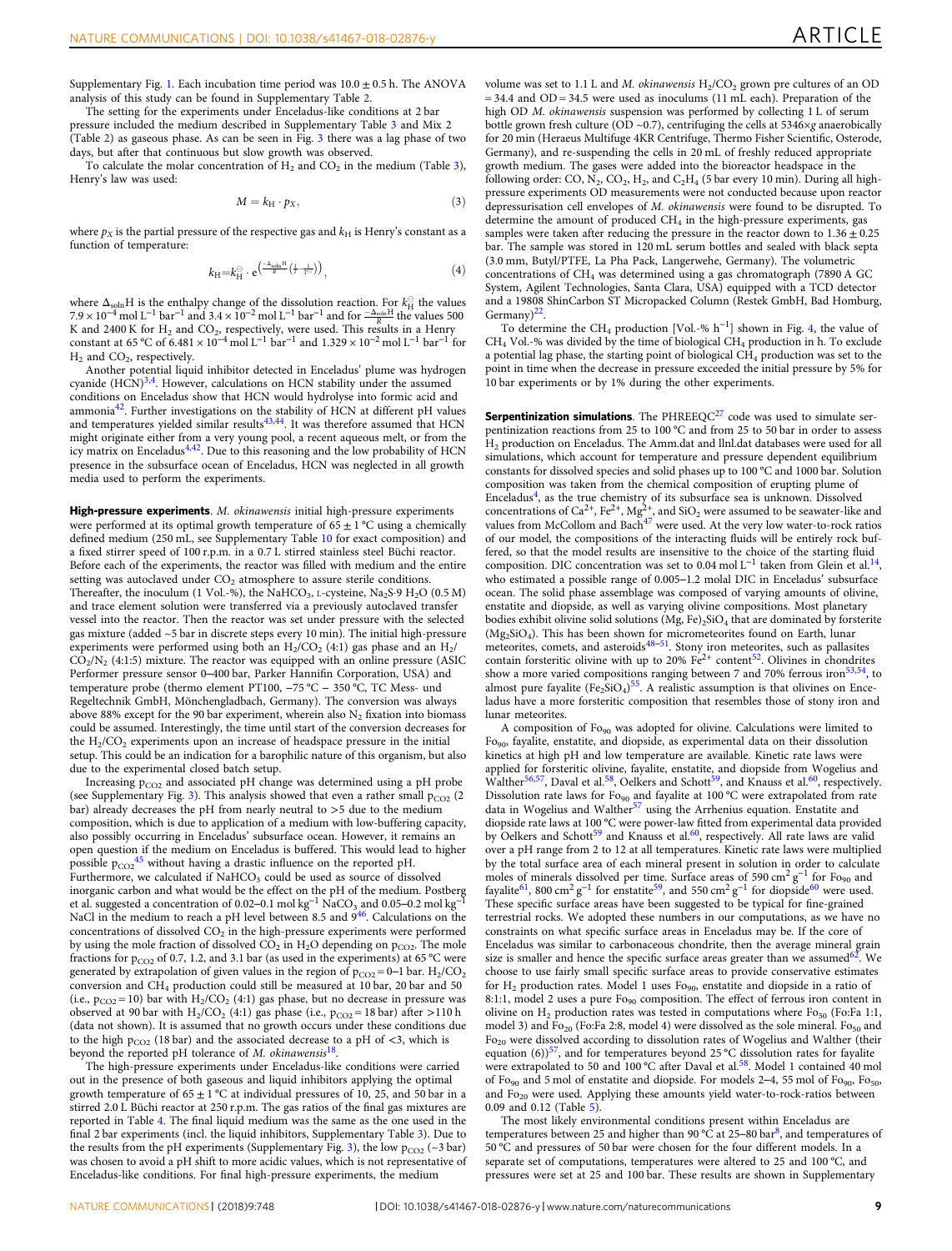<span id="page-9-0"></span>Table 4. As pressure has a negligible effect on  $H_2$  production, only the variations in temperature change are shown.

Data availability. The data sets analysed during the current study are available in this article and its Supplementary Information file, or from the corresponding author on request.

Received: 2 August 2017 Accepted: 4 January 2018 Published online: 27 February 2018

# References

- 1. Porco, C. C. et al. Cassini observes the active south pole of Enceladus. Science 311, 1393–1401 (2006).
- 2. Waite, J. H. et al. Cassini finds molecular hydrogen in the Enceladus plume: evidence for hydrothermal processes. Science 356, 155–159 (2017).
- 3. Waite, J. H. et al. Cassini ion and neutral mass spectrometer: Enceladus plume composition and structure. Science 311, 1419–1422 (2006).
- 4. Waite, J. H. et al. Liquid water on Enceladus from observations of ammonia and 40Ar in the plume. Nature 460, 487–490 (2009).
- 5. Bouquet, A., Mousis, O., Waite, J. H. & Picaud, S. Possible evidence for a methane source in Enceladus' ocean. Geophys. Res. Lett. 42, 1334–1339 (2015).
- 6. Magee, B. A. & Waite Jr, J. H. Neutral gas composition of Enceladus' plume model parameter insights from Cassini-INMS. In 48th Lunar and Planetary Science Conference, abstr. 2974 (2017).
- 7. Sekine, Y. et al. High-temperature water-rock interactions and hydrothermal environments in the chondrite-like core of Enceladus. Nat. Commun. 6, 8604  $(2015)$
- 8. Hsu, H.-W. et al. Ongoing hydrothermal activities within Enceladus. Nature 519, 207–210 (2015).
- Mayhew, L. E., Ellison, E. T., McCollom, T. M., Trainor, T. P. & Templeton, A. S. Hydrogen generation from low-temperature water-rock reactions. Nat. Geosci. 6, 478–484 (2013).
- 10. Tian, H. et al. The terrestrial biosphere as a net source of greenhouse gases to the atmosphere. Nature 531, 225–228 (2016).
- 11. McKay, C. P., Porco, C. C., Altheide, T., Davis, W. L. & Kral, T. A. The possible origin and persistence of life on Enceladus and detection of biomarkers in the plume. Astrobiology 8, 909–919 (2008).
- 12. Liu, Y. & Whitman, W. B. Metabolic, phylogenetic, and ecological diversity of the methanogenic archaea. in. Ann. N. Y. Acad. Sci. 1125, 171–189 (2008).
- 13. Taubner, R.-S., Schleper, C., Firneis, M. G. & Rittmann, S. K.-M. R. Assessing the ecophysiology of methanogens in the context of recent astrobiological and planetological studies. Life 5, 1652–1686 (2015).
- 14. Glein, C. R., Baross, J. A. & Waite, J. H. The pH of Enceladus' ocean. Geochim. Cosmochim. Acta 162, 202–219 (2015).
- 15. Schink, B. Inhibition of methanogenesis by ethylene and other unsaturated hydrocarbons. FEMS Microbiol. Lett. 31, 63–68 (1985).
- 16. Kato, S., Sasaki, K., Watanabe, K., Yumoto, I. & Kamagata, Y. Physiological and transcriptomic analyses of the thermophilic, aceticlastic methanogen methanosaeta thermophila responding to ammonia stress. Microbes Environ. 29, 162–167 (2014).
- 17. Daniels, L., Fuchs, G., Thauer, R. K. & Zeikus, J. G. Carbon monoxide oxidation by methanogenic bacteria. J. Bacteriol. 132, 118–126 (1977).
- 18. Takai, K., Inoue, A. & Horikoshi, K. Methanothermococcus okinawensis sp. nov., a thermophilic, methane-producing archaeon isolated from a western Pacific deep-sea hydrothermal vent system. Int. J. Syst. Evol. Microbiol. 52, 1089–1095 (2002).
- 19. Schönheit, P., Moll, J. & Thauer, R. K. Growth parameters (Ks, μmax, Ys) of Methanobacterium thermoautotrophicum. Arch. Microbiol. 127, 59–65 (1980).
- 20. Bellack, A., Huber, H., Rachel, R., Wanner, G. & Wirth, R. Methanocaldococcus villosus sp. nov., a heavily flagellated archaeon that adheres to surfaces and forms cell–cell contacts. Int. J. Syst. Evol. Microbiol. 61, 1239–1245 (2011).
- 21. Martin, W., Baross, J., Kelley, D. & Russell, M. J. Hydrothermal vents and the origin of life. Nat. Rev. Microbiol. 6, 805–814 (2008).
- 22. Taubner, R.-S. & Rittmann, S. K.-M. R. Method for indirect quantification of  $\rm CH_{4}$  production via  $\rm H_{2}O$  production using hydrogenotrophic methanogens. Front. Microbiol. 7, 532 (2016).
- 23. Thauer, R. K., Kaster, A.-K., Seedorf, H., Buckel, W. & Hedderich, R. Methanogenic archaea: ecologically relevant differences in energy conservation. Nat. Rev. Microbiol. 6, 579–591 (2008).
- Rittmann, S. K.-M. R., Seifert, A. & Herwig, C. Essential prerequisites for successful bioprocess development of biological CH<sub>4</sub> production from CO<sub>2</sub> and H<sub>2</sub>. Crit. Rev. Biotechnol. 35, 141-151 (2015).
- 25. Waite, J. H. et al. Enceladus plume composition. In EPSC-DPS Joint Meeting 2011 (2011).
- 26. Perry, M. E. et al. Inside Enceladus' plumes: the view from Cassini's mass spectrometer. In American Astronomical Society, DPS Meeting 47, abstr. 410.04 (2015).
- 27. Parkhurst, D. L. & Appelo, C. A. J. User's Guide to PHREEQC (Version 2): A Computer Program for Speciation, Batch-Reaction, One-Dimensional Transport, and Inverse Geochemical Calculations. Water-Resources Investigations Report 99–4259 (USGS, 1999).
- 28. Steel, E. L., Davila, A. & McKay, C. P. Abiotic and biotic formation of amino acids in the Enceladus ocean. Astrobiology 17, 862–875 (2017).
- 29. Bach, W. Some compositional and kinetic controls on the bioenergetic landscapes in oceanic basement. Front. Microbiol. 7, 107 (2016).
- 30. McCollom, T. M. Abiotic methane formation during experimental serpentinization of olivine. Proc. Natl Acad. Sci. USA 113, 13965–13970 (2016).
- 31. Cavicchioli, R. Cold-adapted archaea. Nat. Rev. Microbiol. 4, 331–343 (2006).
- 32. Duboc, P., Schill, N., Menoud, L., Van Gulik, W. & Von Stockar, U. Measurements of sulfur, phosphorus and other ions in microbial biomass: influence on correct determination of elemental composition and degree of reduction. J. Biotechnol. 43, 145–158 (1995).
- 33. Cameron, V., Vance, D., Archer, C. & House, C. H. A biomarker based on the stable isotopes of nickel. Proc. Natl Acad. Sci. USA 106, 10944–10948  $(2009)$
- 34. Porco, C. C., Dones, L. & Mitchell, C. Could it be snowing microbes on Enceladus? Assessing conditions in its plume and implications for future missions. Astrobiology 17, 876–901 (2017).
- Horita, J. & Berndt, M. E. Abiogenic methane formation and isotopic fractionation under hydrothermal conditions. Science 285, 1055–1057 (1999).
- 36. Takai, K. et al. Cell proliferation at 122 C and isotopically heavy CH4 production by a hyperthermophilic methanogen under high-pressure cultivation. Proc. Natl Acad. Sci. USA 105, 10949–10954 (2008).
- 37. Wang, D. T. et al. Nonequilibrium clumped isotope signals in microbial methane. Science 348, 428 LP–428431 (2015).
- 38. Whiticar, M. J. Carbon and hydrogen isotope systematics of bacterial formation and oxidation of methane. Chem. Geol. 161, 291–314 (1999).
- 39. Proskurowski, G. et al. Abiogenic hydrocarbon production at lost city hydrothermal field. Science 319, 604–607 (2008).
- 40. Etiope, G. & Sherwood Lollar, B. Abiotic methane on earth. Rev. Geophys. 51, 276–299 (2013).
- 41. NASA. Enceladus: by the Numbers. [https://solarsystem.nasa.gov/planets/](https://solarsystem.nasa.gov/planets/enceladus/facts) [enceladus/facts](https://solarsystem.nasa.gov/planets/enceladus/facts) (2017).
- 42. Glein, C. R., Zolotov, M. Y. & Shock, E. L. Liquid water vs. hydrogen cyanide on Enceladus. In American Geophysical Union, Fall Meeting, abstract #P23B-1365 (2008).
- 43. Sanchez, R. A., Ferbis, J. P. & Orgel, L. E. Studies in prebiodc synthesis: II. Synthesis of purine precursors and amino acids from aqueous hydrogen cyanide. J. Mol. Biol. 30, 223–253 (1967).
- 44. Miyakawa, S., James Cleaves, H. & Miller, S. L. The cold origin of life: A. Implications based on the hydrolytic stabilities of hydrogen cyanide and formamide. Orig. Life. Evol. Biosphys. 32, 195–208 (2002).
- 45. Roosen, C., Ansorge-Schumacher, M., Mang, T., Leitner, W. & Greiner, L. Gaining pH-control in water/carbon dioxide biphasic systems. Green Chem. 9, 455 (2007).
- Postberg, F. et al. Sodium salts in E-ring ice grains from an ocean below the surface of Enceladus. Nature 459, 1-4 (2009).
- 47. McCollom, T. M. & Bach, W. Thermodynamic constraints on hydrogen generation during serpentinization of ultramafic rocks. Geochim. Cosmochim. Acta 73, 856–875 (2009).
- 48. Demidova, S. I., Nazarov, M. A., Ntaflos, T. & Brandstätter, F. Possible serpentine relicts in lunar meteorites. Petrology 23, 116–126 (2015).
- 49. Kurat, G., Koeberl, C., Presper, T., Brandstätter, F. & Maurette, M. Petrology and geochemistry of Antarctic micrometeorites. Geochim. Cosmochim. Acta 58, 3879–3904 (1994).
- 50. Lisse, C. M. et al. Comparison of the composition of the tempel 1 ejecta to the dust in Comet C/Hale–Bopp 1995 and YSO HD 100546. ICARUS 187, 69–86 (2007).
- 51. Cruikshank, D. P. & Hartmann, W. K. The meteorite-asteroid connection: two olivine-rich asteroids. Science 223, 281–283 (1984).
- 52. Buseck, P. R. & Goldstein, J. I. Olivine compositions and cooling rates of pallasitic meteorites. Bull. Geol. Soc. Am. 80, 2141–2158 (1969).
- 53. Chizmadia, L. J., Rubin, A. E. & Wasson, J. T. Mineralogy and petrology of amoeboid olivine inclusions in  $CO<sub>3</sub>$  chondrites: relationship to parent-body aqueous alteration. Meteorit. Planet. Sci. 37, 1781–1796 (2002).
- 54. Dodd, R. T. The petrology of chondrules in the sharps meteorite. Contrib. Mineral. Petrol. 31, 201–227 (1971).